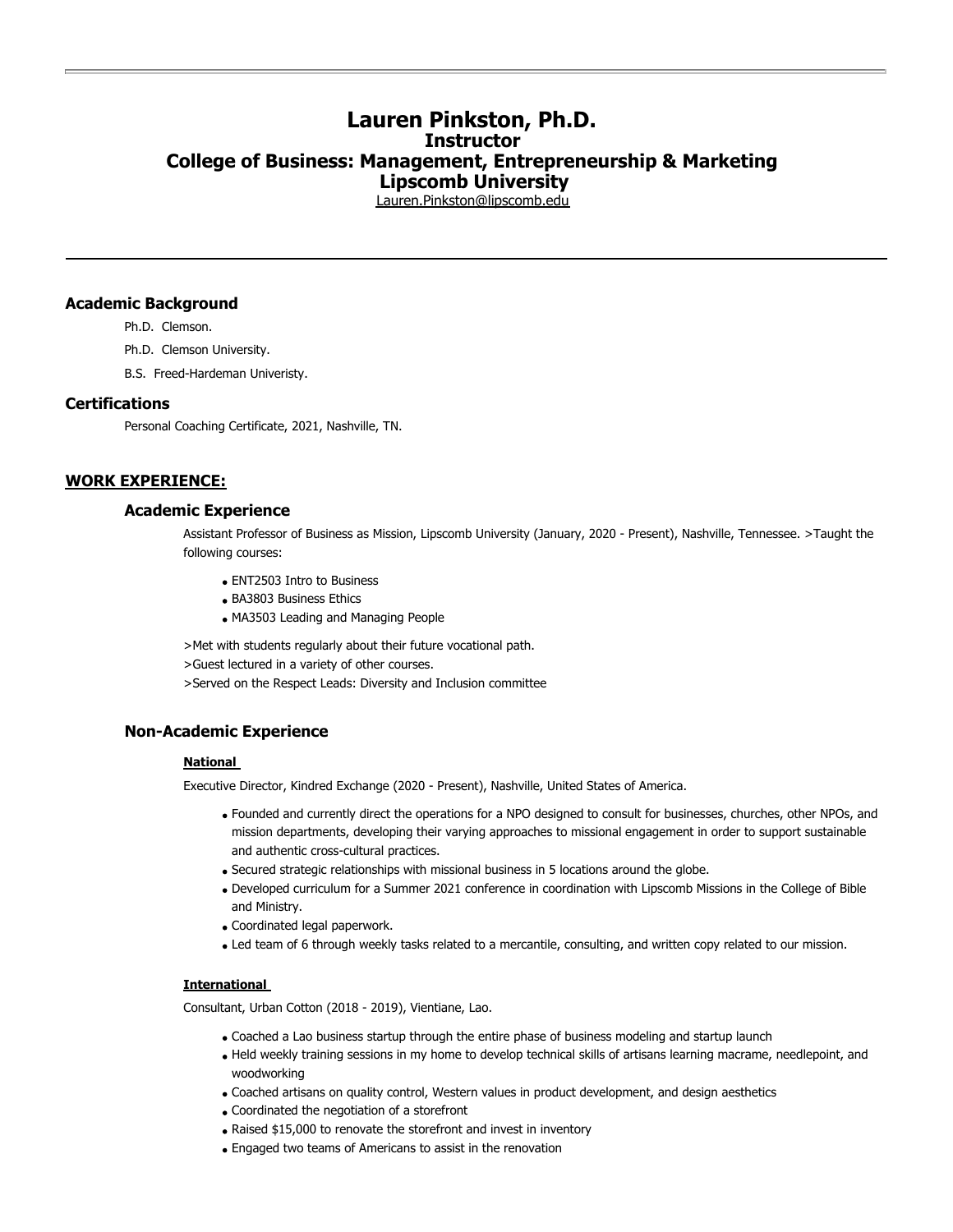- Supported Lao business owner through legal registration
- Consulted with Lao business owner on product pricing, design, and merchandising
- Trained Lao team on Pinterest literacy, important English language technicalities within the textile industry, and POS skills
- Coordinated branding and marketing deliverables
- Developed strategic partnerships with artisans in 3 different Lao cities (traveled to these locations and built relationships with artisans to develop the quality of their products and coordinate a supply chain model)
- Utilized connections within the foreign community to generate enthusiasm for the new business
- Hosted Christmas open house in my home

Independent Business Development Consultant, Self-employed (2016 - 2019), Vientiane, Lao.

- Met with businesses to develop models for sustainable impact
- 1. Lao Coffee Farm (foreign investment business)
- 2. Lao single mother developing an in-home cooking business
- 3. Lao organic farm
- 4. Group of foreign NGOs with social enterprise interests
- 5. Uganda beading circle
- 6. Uganda retail storefront (foregin investment business)

Marketing Director, Common Grounds Cafe (2016 - 2018), Vientiane, Lao.

- Led rebrand of coffee shop, including logo, interior design, storytelling, and menu
- Led professional development activities for cafe staff
- Directed social media management and online reviews through TripAdvisor
- Coordinated cafe expansion into second location
- Taught English language skills when appropriate, as well as important topics of Western culture as the cafe target a foreigner population

Director, Interwoven (2015 - 2018), Vientiane, Lao.

- Developed a vocation training program for young women ages 12-22 who were in safe houses and rehabilitating after experiencing sexual exploition.
- Renovated and opened two store fronts.
- Designed products for market.
- Solidified supply chain for raw materials.
- Networked with donors in Canada, US, UK, and Australia.
- Lead trainer for short-term teams.
- Wrote field reports and supported Lao leadership in connecting with foreign donors like Samaritan's Purse.
- Coordinated expanion of vocation training from jewelry to include cosmetology in collaboration with Shear Love International.
- Developed ambassador program for selling goods in US and Canada.
- Led professional development activities for Lao staff.

Project Support Intern, United Nations Office on Drugs and Crime (2015 - 2016), Vientiane, Lao.

- Supported the office on anti-trafficking support in a number of ways:
- 1. Translated documents from Lao language to English to be presented at roundtables
- 2. Assisted with nationwide radio program to educate about the risks of human trafficking
- 3. Translated comments about the first anti-trafficking law written in Lao parliament from Lao to English
- 4. Gathered research from anti-trafficking organizations in Laos about the overarching narratives of their particular beneficiaries
- 5. Represented UNODC at multi-sector meetings

# **Consulting**

2021-2022: Rain Collective and Project189, Repatriation of Sierra Leonean Trafficking Survivors from the Gulf States,

Provided strategic planning guidance for raising support to financially secure plane tickets for 100+ identified Sierra Leonean women who were labor trafficked into domestic servitude to the Gulf States

2020-2021: StepAhead Thailand, Alternative Care Research,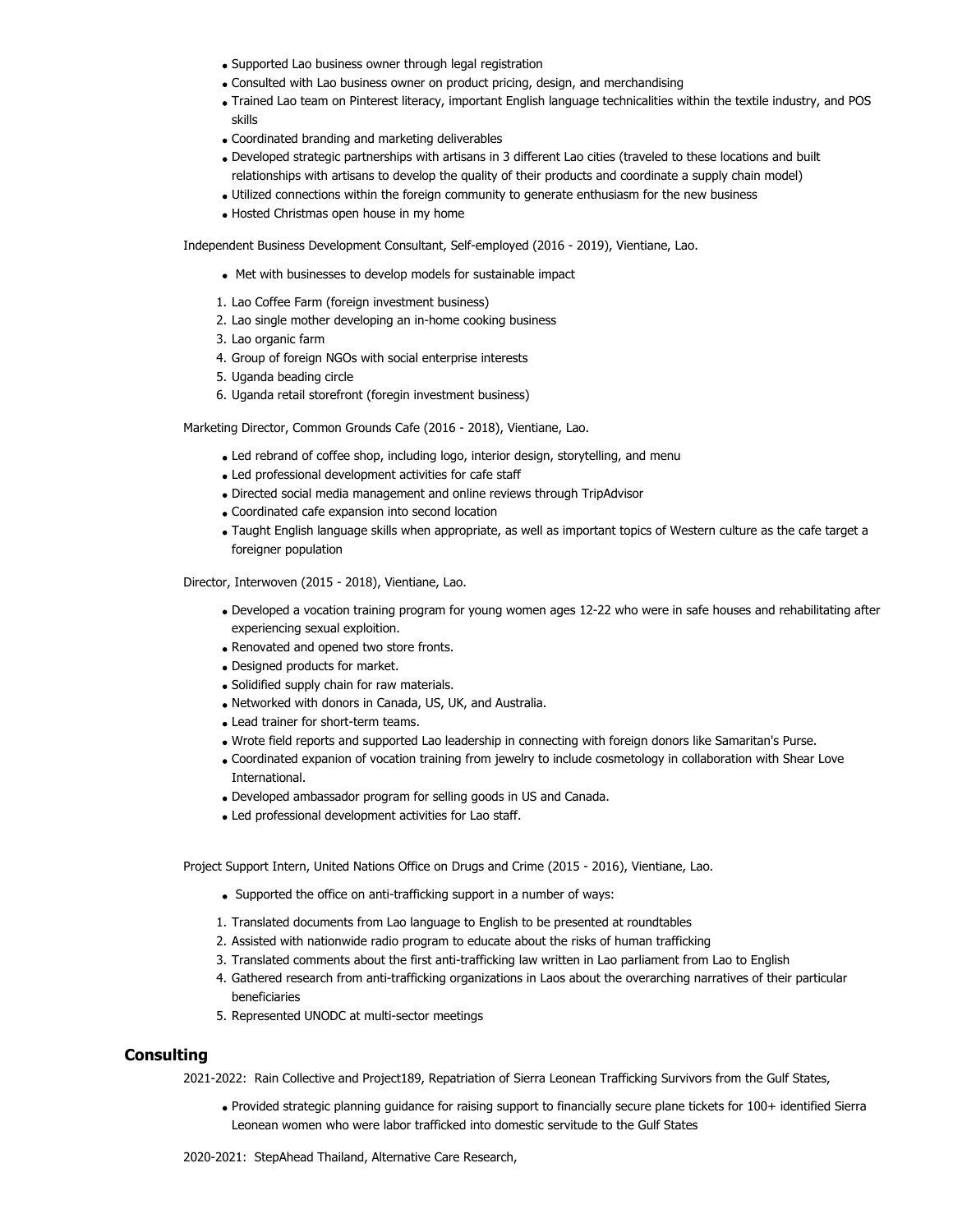- Consulted for research with the Division of Children and Youth within the Thai Government in partnership with StepAhead Thailand
- Analyzed current research to make connections towards existing institutions in LaoPDR

2020-2021: Urban Cotton, Business Development Consulting, Regular consulting on business model canvassing

2020-2021: Advance in Medicine, BAM Startup, Consulted with a new business startup teaching medical English to doctors in central Algeria.

2019-2020: Freedom Business Alliance, Freedom Business Model Research, Helped design and secure funding for a 2-phase research project with Freedom Business Alliance analyzing the parameters of a Freedom Business Charter and sustainable business models.

# **Paid Service**

2020-2021: Freedom Business Alliance, Salvation Army, and World Hope International,

- Designed research, led IRB approval, and moderated roundtable discussions
- Engaged honors student to assist with literature review and technical help
- Wrote, published, and presented research at international level (in progress)

## **TEACHING:**

# **Courses Taught**

**Courses from the Teaching Schedule:** Business Ethics, Entrepreneur's Intro to Busins, Principles of Management

# **Teaching-Other**

### **Assurance of Learning - Teaching**

2019-2020 - NASBA CPT Certificates. Assurance of Learning - Teaching.

### **Course Redesign Non-Compensated**

2020-2021 - Business Ethics Curriculum Development. Course Redesign Non-Compensated.

## **Course (New) - Creation/Delivery: Online**

2019-2020 - BAM Graduate Certificates. Course (New) - Creation/Delivery: Online.

#### **Student Assign-Clinical/Practicum/Internship**

2019-2020 - BAM Mentorships. 3 students. Student Assign-Clinical/Practicum/Internship.

2019-2020 - Business Internship. 1 student. Student Assign-Clinical/Practicum/Internship.

#### **Student Assign-Supervised Research (UG)**

2020-2021 - Honors Contract. Student Assign-Supervised Research (UG).

#### **Student Assign-Supervised Thesis (UG Seniors)**

2020-2021 - Mental Health Approach to Pastoral Care of Teens. 1 student. Student Assign-Supervised Thesis (UG Seniors).

#### **Innovations in Course Content / Presentation**

2019-2020 - Missions Seminar: Ethical Storytelling. Innovations in Course Content / Presentation.

#### **Other Teaching Activities**

2021-2022 - Guest Lecturer. Other Teaching Activities.

- 2020-2021 BAM Chapel. Other Teaching Activities.
- 2020-2021 BAM Mentorships. Other Teaching Activities.
- 2020-2021 Student Business Mentorship. Other Teaching Activities.

2020-2021 - Student Center for the Public Trust Guest Speaker: Emotional Intelligent. Other Teaching Activities.

2020-2021 - Guest Speaker: The Christian Response to Modern Slavery. Other Teaching Activities.

2020-2021 - Guest Speakers. Other Teaching Activities.

2019-2020 - ENT2503 Guest Speakers. Other Teaching Activities.

2019-2020 - Thailand/Laos Mission Trip. Other Teaching Activities.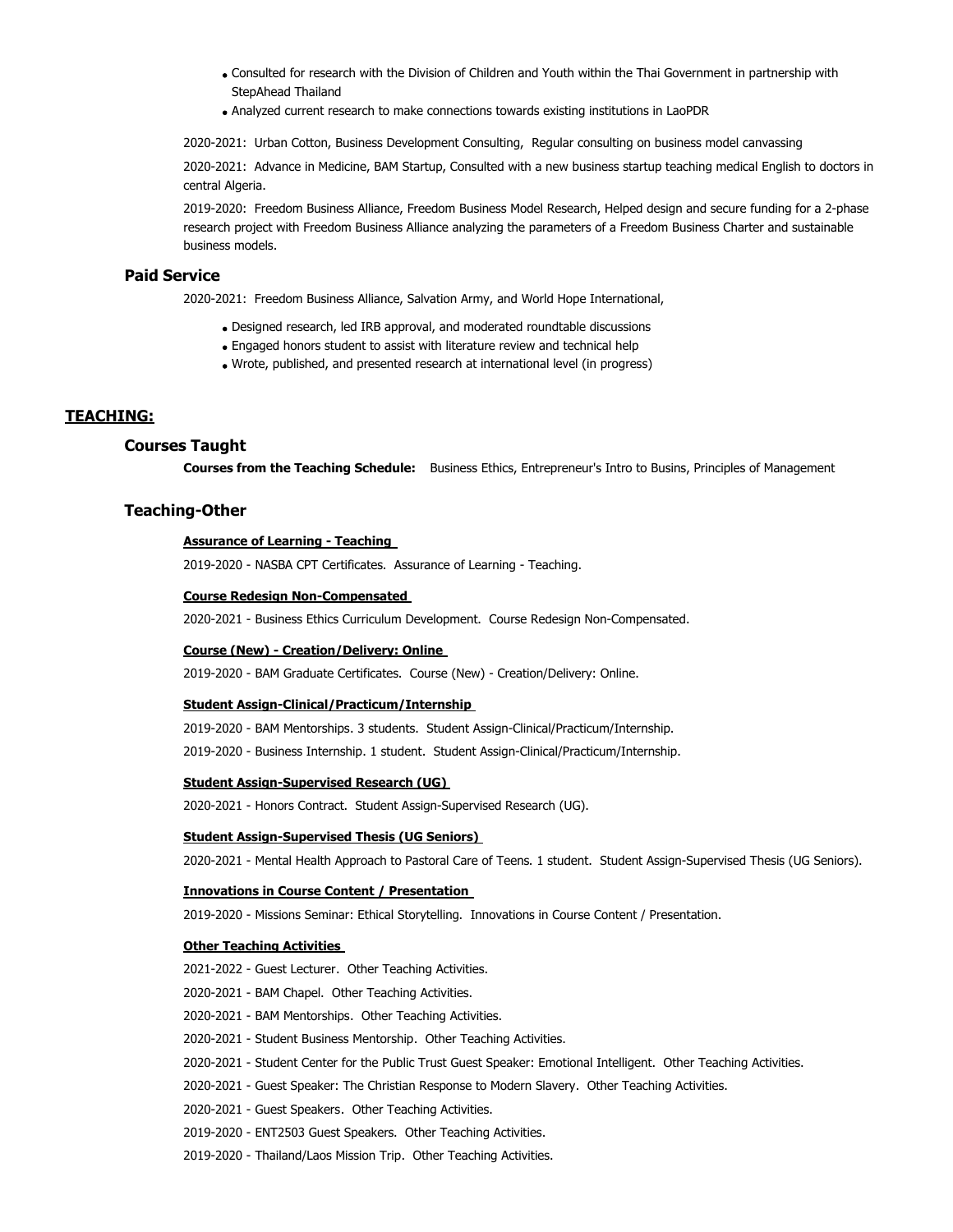# **INTELLECTUAL CONTRIBUTIONS:**

## **Grid**

| Category                             | <b>BDS</b> | <b>AIS</b> | TLS | Total |
|--------------------------------------|------------|------------|-----|-------|
| Articles in Refereed Journals        |            |            |     |       |
| Articles-in-Progress (All)           |            |            |     |       |
| Presentations of Non-Refereed Papers |            |            |     |       |

# **Refereed Articles**

Strand, M., Chen, A., & Pinkston, L. (2016). Developing cross-cultural healthcare workers: content, process and mentoring. Christian Journal for Global Health, 3 (1), 57-72, doi: https://doi.org/10.15566/cjgh.v3i1.102.

Strand, M., Pinkston, L., Chen, A., & Richardson, J. (2015). Mental Health of Cross-Cultural Healthcare Missionaries. Journal of Psychology and Theology, 43 (4), 283-293, doi: https://doi.org/10.1177/009164711504300406.

# **Presentation of Non-Refereed Papers**

#### **International**

Touchstone, R. & Pinkston, L. (2019-2020). Introducing and Engaging BAM With Undergrad Students Through Academic and Experiential Learning. BAM Global Congress, Jomtien, Thailand.

Pinkston, L. (2019-2020, June). The God of Mission and Business: How the world's unreached people groups are engaging the Gospel through organic relationships with strategically located Christian businesspeople. Christian Scholars Conference, Nashville, Tennessee.

# **Grants**

### **Funded**

2020-2021: Pinkston, L. Freedom Business Research Grant, Principal Investigator, The Salvation Army, World Hope International. Research Overview: This research consists of a two-phase project. First, current literature and working definitions surrounding the economic approach to anti-trafficking efforts will be analyzed and written into a "Freedom Business Charter." This charter will outline parameters of freedom businesses (e.g. defining at-risk populations) and propose their functional guidelines (e.g. living wages). Anti-trafficking organizations with social enterprise structures will benefit from a standardized charter.

Second, this study will design a framework for sustainable and potentially scalable Freedom Business models (i.e. business models for anti-trafficking organizations engaging social enterprise). The research will look at three main pillars of social enterprise: financial strategies, legal entities, and operational practices. The frameworks developed around these pillars will better inform anti-trafficking NPOs/NGOs as they develop and establish businesses as a part of their prevention, rehabilitation, or repatriation strategies..

### **Working Papers**

Pinkston, L. (2020). "Sustainable and scalable Freedom Business models: Defining financial, legal, and operational frameworks."

# **Intellectual Contributions-Other**

### **Basic or Discovery Scholarship**

2019-2020: Pinkston, L., Dissertation: Lived Experiences of Christian Development Workers In the Thailand Anti-Trafficking Movement: Lessons from the Field. Current Downloads: 152

## **Other**

2020-2021: Pinkston, L., BAM Research Fellowship Development. Organized for the research body the RAIN Collective to have a landing place at Lipscomb University to engage in research opportunities

# **SERVICE:**

# **Service to the University**

### **College Assignments**